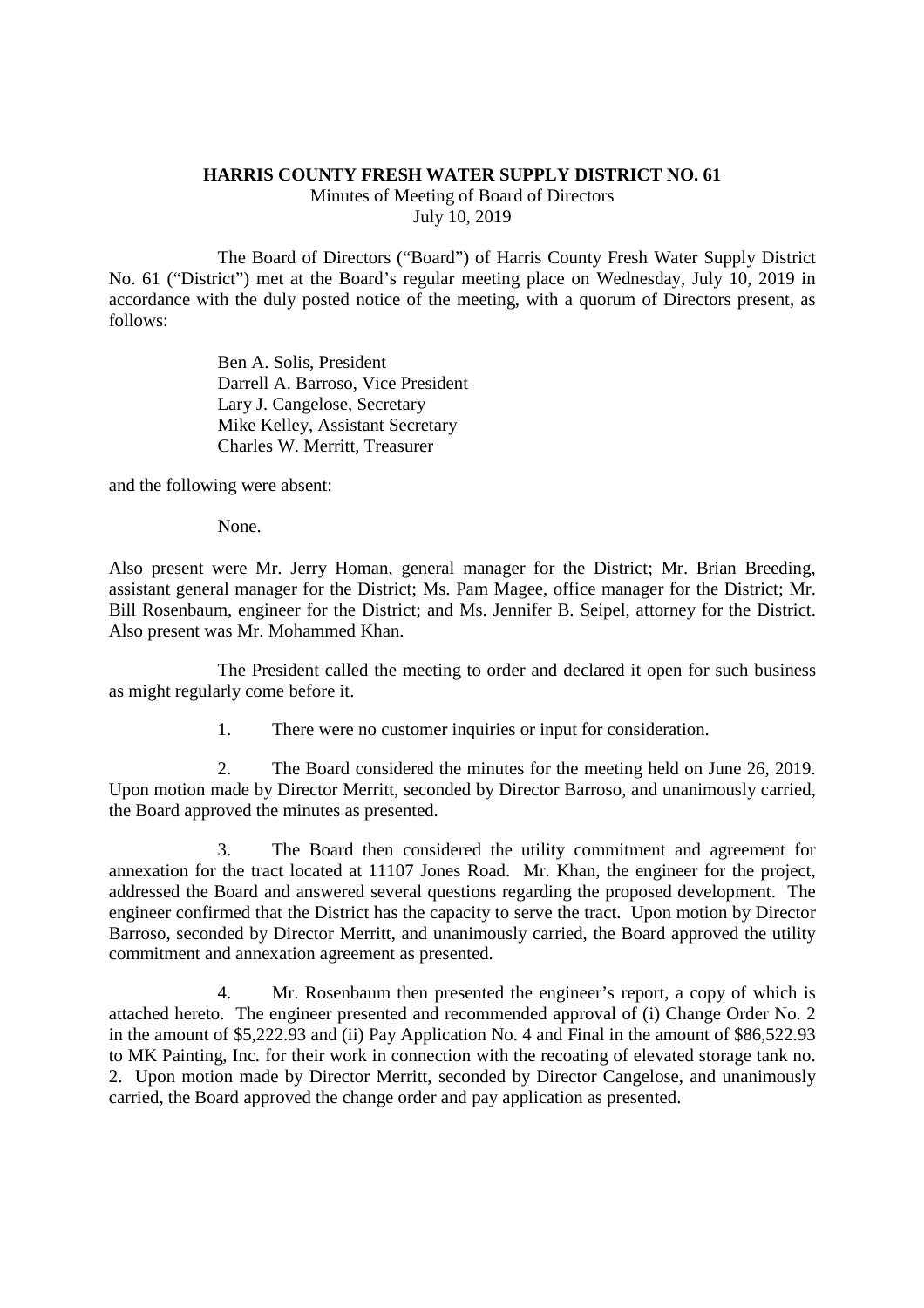Mr. Rosenbaum presented and recommended approval of Pay Application No. 10 and Final to King Solution Services, LLC in the amount of \$128,274.40 for their work in connection with phases 4 and 5 of the District's sanitary sewer rehabilitation project. Upon motion made by Director Barroso, seconded by Director Merritt, and unanimously carried, the Board approved the pay application as presented.

Mr. Rosenbaum then presented and recommended approval of Pay Application No. 2 to All Points Inspection Services, Inc. in the amount of \$19,025.34 for their work in connection with the televising of District facilities. Upon motion made by Director Cangelose, seconded by Director Merritt, and unanimously carried, the Board approved the pay application as presented.

The Board discussed the upcoming warranty inspection of the water line relocated at Huffmeister and Tuckerton.

After further review, upon motion made by Director Cangelose, seconded by Director Barroso, and unanimously carried, the Board approved the engineer's report as presented.

5. The Board considered payment of the general fund bills. After review, upon motion made by Director Kelley, seconded by Director Merritt, and unanimously carried, the Board approved payment of the general fund bills as presented.

6. Ms. Magee, Mr. Homan, and Mr. Breeding presented the management report. Mr. Breeding then reported that installation of the automated meters continues. He then played the Board a video showing the changing of an existing District meter with an automated meter.

Mr. Homan reported that the District continues its hurricane preparation efforts.

Lastly, Mr. Homan provided an update on the status of Harris County's drainage improvement project in the Barwood and Tower Oaks Meadows neighborhoods.

Upon motion made by Director Cangelose, seconded by Director Barroso, and unanimously carried, the Board approved the management report as presented.

7. The Board discussed the North Harris County Regional Water Authority (the "Authority"). Several directors attended the last meeting of the Authority, at which they discussed the status of their operations. The Board also discussed the need for the Authority to create a plan to alert customers of water quality and other issues. The Board also discussed the status of the District's conversion to surface water.

8. With respect to the Water Users Coalition (the "Coalition"), Mr. Homan reported that the Coalition's membership continues to grow.

9. Ms. Seipel provided a brief update on the status of the Magellan Pipeline litigation.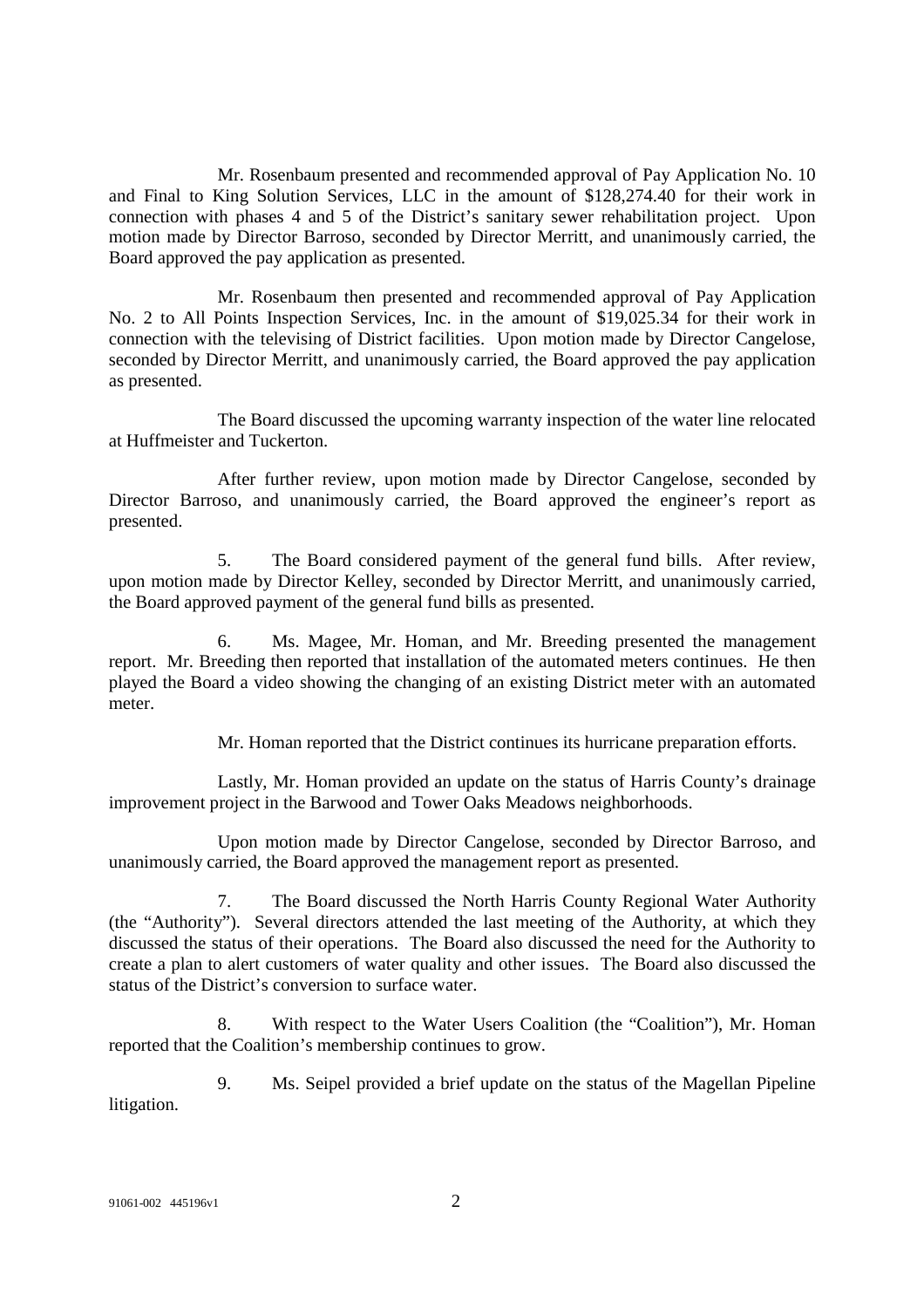10. The Board lastly considered items for the next Board meeting, including discussion of the proposed Jackrabbit Industrial Business Park development.

There being no further business to come before the Board, the meeting was adjourned.

**Secretary**